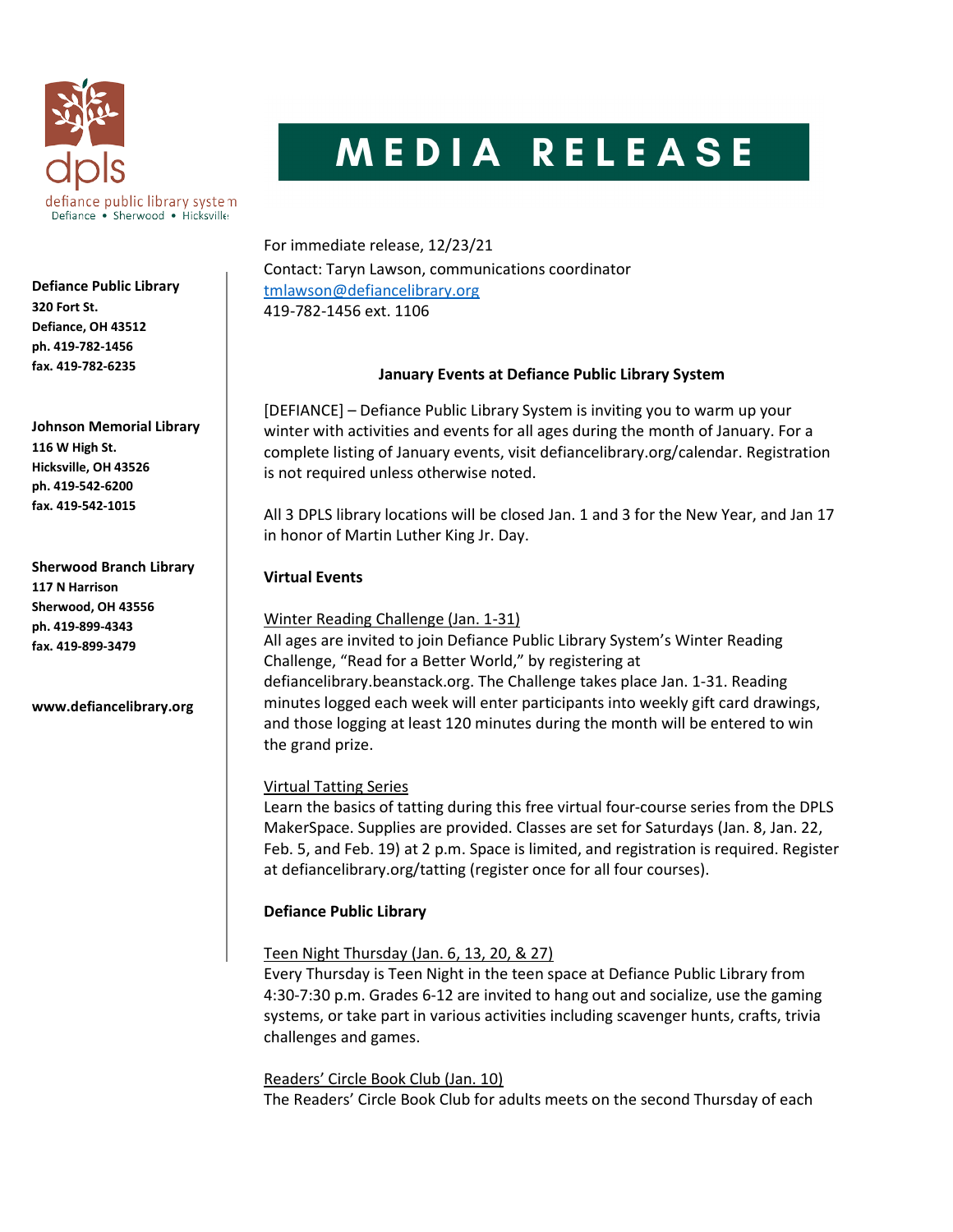month beginning at 10 a.m. at Cabin Fever Coffee in downtown Defiance. New members are welcome. For more information, call Renee at 419-782-1456 ext. 1301.

# Teen Gaming League (Jan. 10, 24, & 31)

Gaming League takes place in the Teen Space in Defiance Public Library every Monday of each month from 4:30 p.m.-7:30 p.m. Grades 6-12 are invited to hang out and play video games, tabletop games, or card games. Note, Gaming League is cancelled due to library closure Jan. 3 and Jan. 17.

# Writers' Workshop (Jan. 18)

Join Defiance Public Library and Defiance College Professor Emerita MC Harper for a special, free writers' workshop for adults on Jan. 18 from 5:30-7 p.m. in the fiction wing at Defiance Public Library. Space is limited and registration is required. Register at defiancelibrary.org/workshop.

## Lego Club (Jan. 18 & 20)

Build, play, and connect at Defiance Public Library's Lego Club for grades K-6. Club meets in the Children's Room. Tuesday evening (4-6 p.m.) sessions are Jan. 18, Feb. 15, and March 15. Thursday morning (10:30 a.m.-noon) sessions are Jan. 20, Feb. 17, and March 17.

## Out-of-the-Box Art Series (Jan. 25 & 27)

Come discover what's in the box! Grades K-6 are invited to visit Defiance Public Library to explore various art techniques and the people who pioneered them, plus learn about techniques and supplies for young artists. Tuesday evening (4-6 p.m.) sessions are Jan. 25, Feb. 22, and March 22. Thursday morning (10:30 a.m.-noon) sessions are Jan. 27, Feb. 24, and March 24.

## Read, Rhyme + Romp and Storytime at Northtowne Mall (Jan. 31)

From Jan. 31 through April 5, join Defiance Public Library every Monday at 5:30 p.m. or Tuesday at 10:30 a.m. for Read, Rhyme + Romp in the Northtowne Mall Community Room, 1500 N. Clinton St., Defiance, where we'll share rhymes, books, finger plays, and more. Read, Rhyme, and Romp is geared to babies and toddlers. For those with older children, Storytime for ages 2-6 immediately follows, at 6 p.m. on Mondays and 11 a.m. on Tuesdays.

#### Sherwood Branch Library

#### Anime Club (Jan. 10)

Anime lovers in grades 6-12 are invited to join Anime Club at Sherwood Branch Library. The club meets on the second Monday of each month from 4-5 PM in the community room for anime viewing, discussion, games, and crafts.

#### Bookworms Book Club (Jan. 18)

The Bookworms Book Club meets on the third Tuesday of each month at 1:30 p.m. in the Community Room at Sherwood Branch Library.

#### Winter Frame Craft (Jan. 22)

Join Sherwood Branch Library, 117 N. Harrison St., Sherwood, OH, on Saturday, January 22, 2022, at 10 a.m. to make a cute winter picture frame. The class is free with supplies provided, but space is limited, so register soon at defiancelibrary.org/frame. Craft is geared to adults, but all are welcome.

# Johnson Memorial Library (Hicksville)

# Winter Cookbook Club – Cravings: Hungry for More, by Chrissy Teigen (Jan. 4)